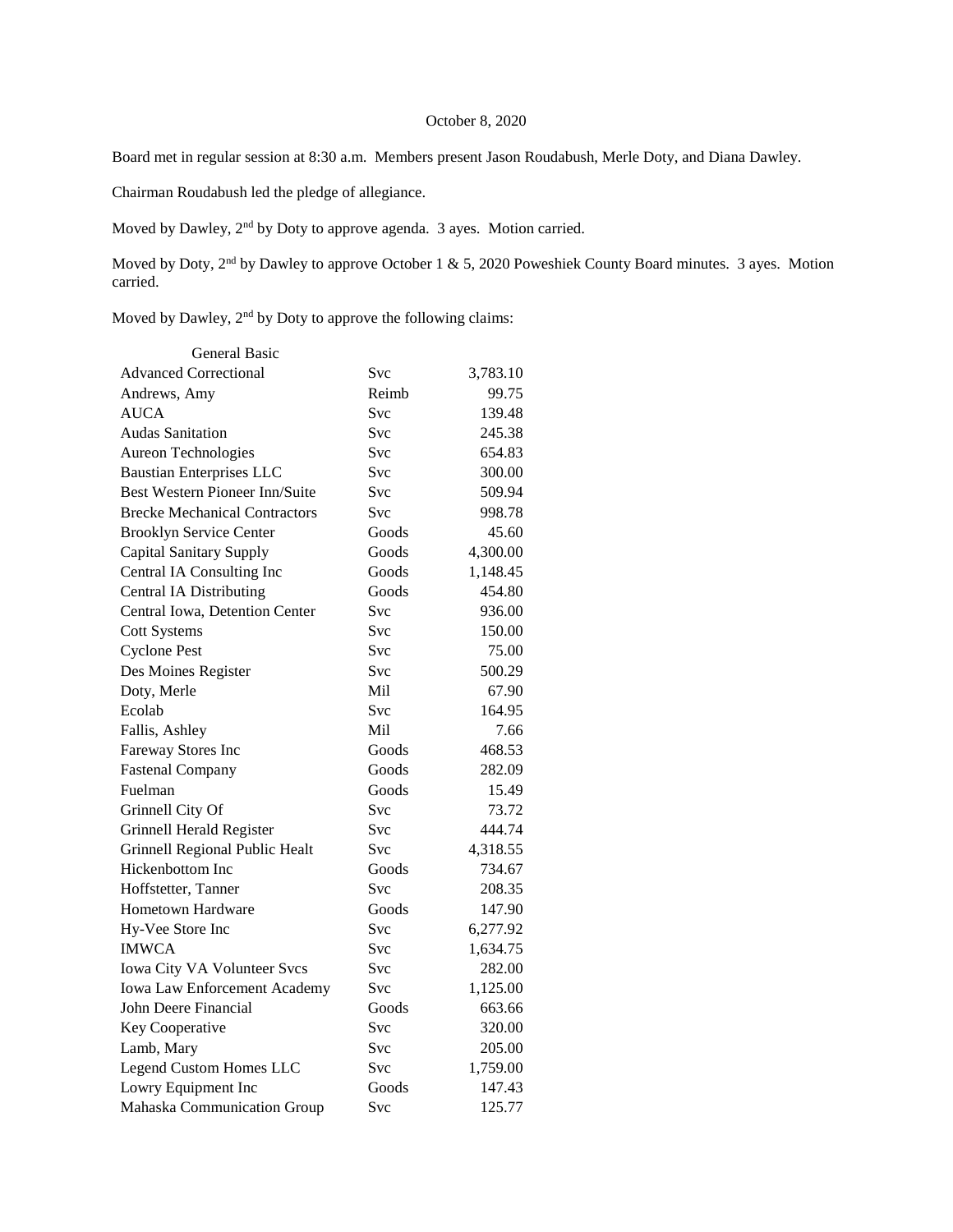| Mahaska County Auditor              | Svc        | 218.00   |
|-------------------------------------|------------|----------|
| Matt Parrott/Storey Kenworthy       | Goods      | 358.03   |
| Meyer, Uwe                          | Mil        | 21.29    |
| Mid American Energy                 | Svc        | 3,135.75 |
| MMS Consultants, Inc                | Svc        | 1,112.00 |
| Montezuma Municipal Utilities       | Svc        | 153.66   |
| New Century F.S. Inc                | Goods      | 98.10    |
| Nyhart Co                           | Svc        | 1,650.00 |
| Pauls Ace Hardware Inc              | Goods      | 20.05    |
| <b>Pitney Bowes</b>                 | Svc        | 1,445.00 |
| Pow Co Employee Health Plan Tr      | Svc        | 480.28   |
| <b>Poweshiek County Extension</b>   | Svc        | 70.00    |
| <b>Poweshiek Transfer Station</b>   | Svc        | 173.55   |
| <b>Quill Corporation</b>            | Goods      | 164.96   |
| Racom Corporation                   | Svc        | 2,988.00 |
| Ricoh                               | <b>Svc</b> | 10.23    |
| Ross, Sandy                         | Reimb      | 151.43   |
| Schuck, Russ                        | Reimb/Mil  | 103.92   |
| Sieren, Susan J                     | Svc        | 142.00   |
| Smith, Lori                         | Goods      | 17.06    |
| <b>Summit Companies</b>             | Svc        | 295.00   |
| The Depot Express                   | Goods      | 125.48   |
| The Record                          | Svc        | 290.68   |
| <b>TIAA Commercial Finance Inc</b>  | Svc        | 292.81   |
| <b>Total Choice Shipping</b>        | Svc        | 49.04    |
| Truax Company Inc                   | Goods      | 113.09   |
| True Value                          | Goods      | 91.85    |
| <b>Tyler Technologies</b>           | Svc        | 3,120.00 |
| <b>United States Cellular</b>       | Svc        | 206.44   |
| <b>US Bank Equipment Finance</b>    | Svc        | 359.84   |
| Verizon                             | Svc        | 40.01    |
| <b>Veterans Information Service</b> | Goods      | 60.00    |
| Victor Oil, Inc.                    | Goods      | 957.88   |
| West Payment Center                 | Svc        | 333.41   |
| Windstream                          | Svc        | 754.78   |
| Windstream Communications Inc       | Svc        | 120.00   |
| General Supplemental                |            |          |
| John Deere Financial                | Goods      | 149.99   |
| Matt Parrott/Storey Kenworthy       | Goods      | 1,010.00 |
| <b>Pitney Bowes</b>                 | Svc        | 4,098.15 |
| Roteck                              | Goods      | 230.00   |
| <b>MH/DD Services</b>               |            |          |
| Fallis, Ashley                      | Reimb      | 11.88    |
| <b>IMWCA</b>                        | Svc        | 149.32   |
| Poweshiek County Auditor            | Svc        | 1,015.51 |
| <b>Quill Corporation</b>            | Goods      | 1,084.35 |
| Windstream                          | Svc        | 274.75   |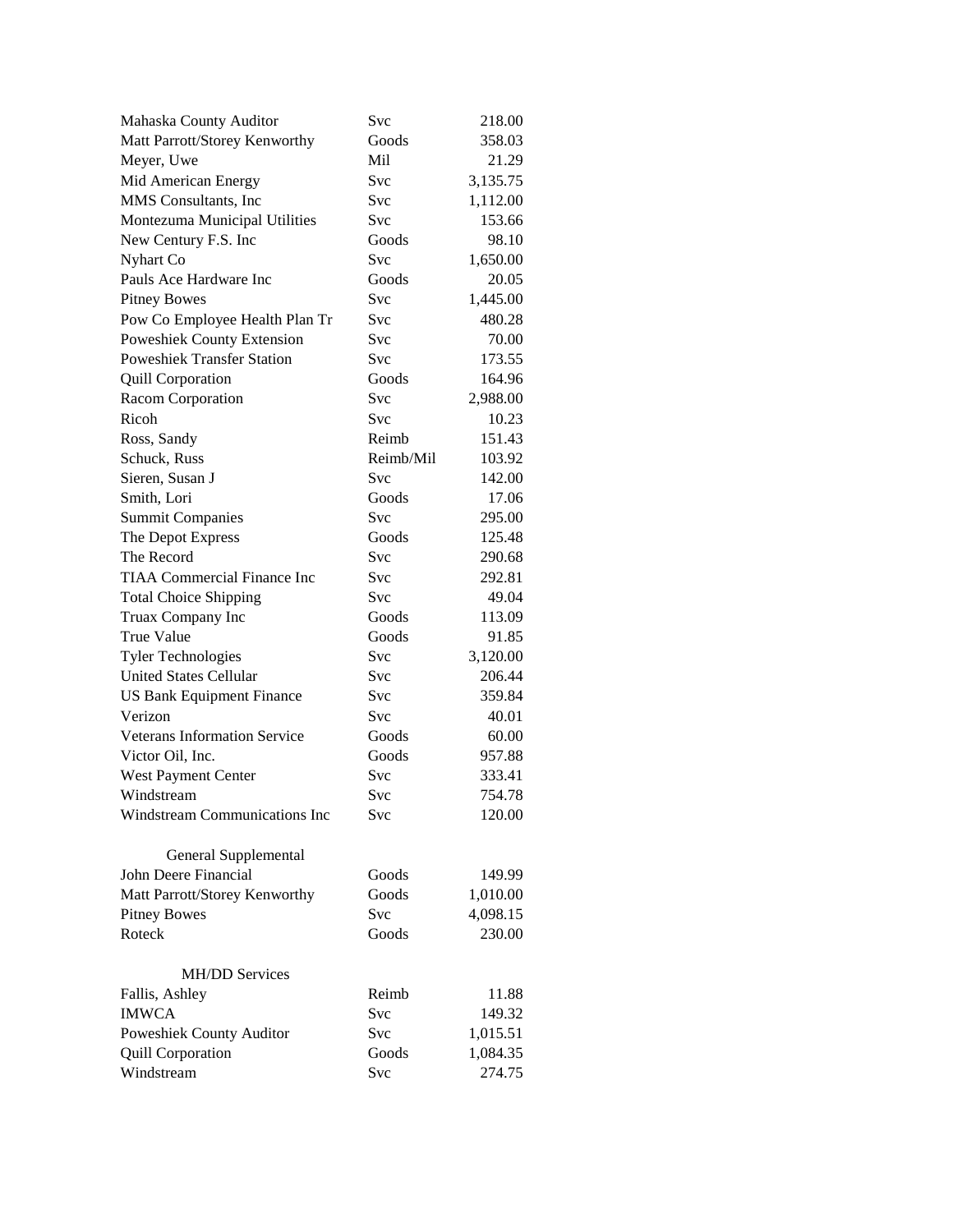| <b>Rural Services Basic</b>           |            |           |
|---------------------------------------|------------|-----------|
| <b>Brownells</b> Inc                  | Goods      | 445.00    |
| Galls Inc                             | Goods      | 195.96    |
| Griffith, JD                          | Svc        | 360.00    |
| Hometown Hardware                     | Goods      | 34.99     |
| Image Autoworks LLC                   | <b>Svc</b> | 882.20    |
| <b>IMWCA</b>                          | Svc        | 1,690.87  |
| Keystone Laboratories                 | Svc        | 111.50    |
| Linder Tire Service, Inc.             | Svc        | 408.41    |
| New Century F.S. Inc                  | Goods      | 2,469.36  |
| <b>Pitney Bowes</b>                   | Svc        | 6.90      |
| Safelite Fulfillment, Inc             | Goods      | 409.97    |
| Sheets, James                         | Svc        | 242.88    |
| The Depot Express                     | Goods      | 850.53    |
| Verizon                               | Svc        | 40.01     |
| Wex Bank                              | Goods      | 229.53    |
| Windstream                            | Svc        | 56.50     |
|                                       |            |           |
| <b>Sanitary Disposal</b>              |            |           |
| <b>HLW</b> Engineering Group          | Svc        | 2,125.00  |
|                                       |            |           |
| Secondary Road                        |            |           |
| Airgas Usa LLC                        | Svc        | 570.44    |
| <b>Alliant Energy/IPL</b>             | <b>Svc</b> | 139.36    |
| Altorfer Machinery Co                 | Goods      | 2,207.91  |
| American Legion Blakley Steven        | Svc        | 343.00    |
| Arnold Motor Supply Inc               | Goods      | 616.65    |
| <b>AUCA</b>                           | Svc        | 627.82    |
| <b>Audas Sanitation</b>               | Svc        | 226.50    |
| <b>Bauer Built</b>                    | Goods      | 3,020.80  |
| Block, Marty                          | Svc        | 75.00     |
| <b>Brooklyn City Of</b>               | Svc        | 197.12    |
| <b>Brooklyn Mut Telecommunication</b> | Svc        | 28.26     |
| Brown, Floyd & Barbara                | Svc        | 1,301.19  |
| Calhoun-Burns & Assoc Inc             | Svc        | 19,057.90 |
| Chemsearch                            | Goods      | 399.95    |
| Cummings, Marty                       | Svc        | 1,106.01  |
| Deep River City Of                    | Svc        | 54.36     |
| Denco Corp                            | Goods/Svc  | 45,573.50 |
| Douds Stone LLC                       | Goods      | 6,158.11  |
| Durr, Laura                           | Goods      | 710.39    |
| <b>Fastenal Company</b>               | Goods      | 17.24     |
| Grinnell City Of                      | Svc        | 56.01     |
| <b>Grinnell Firestone Store</b>       | Goods/Svc  | 416.41    |
| Grinnell Regional Medical Ctr         | Svc        | 249.00    |
| Halls Feed & Seed                     | Goods      | 20.95     |
| Helmuth Repair                        | Goods      | 49.16     |
| Henderson Products Inc.               | Goods      | 760.41    |
| Hickenbottom Inc                      | Goods      | 2.14      |
| Hoffstetter, Tanner                   | Svc        | 783.80    |
|                                       |            |           |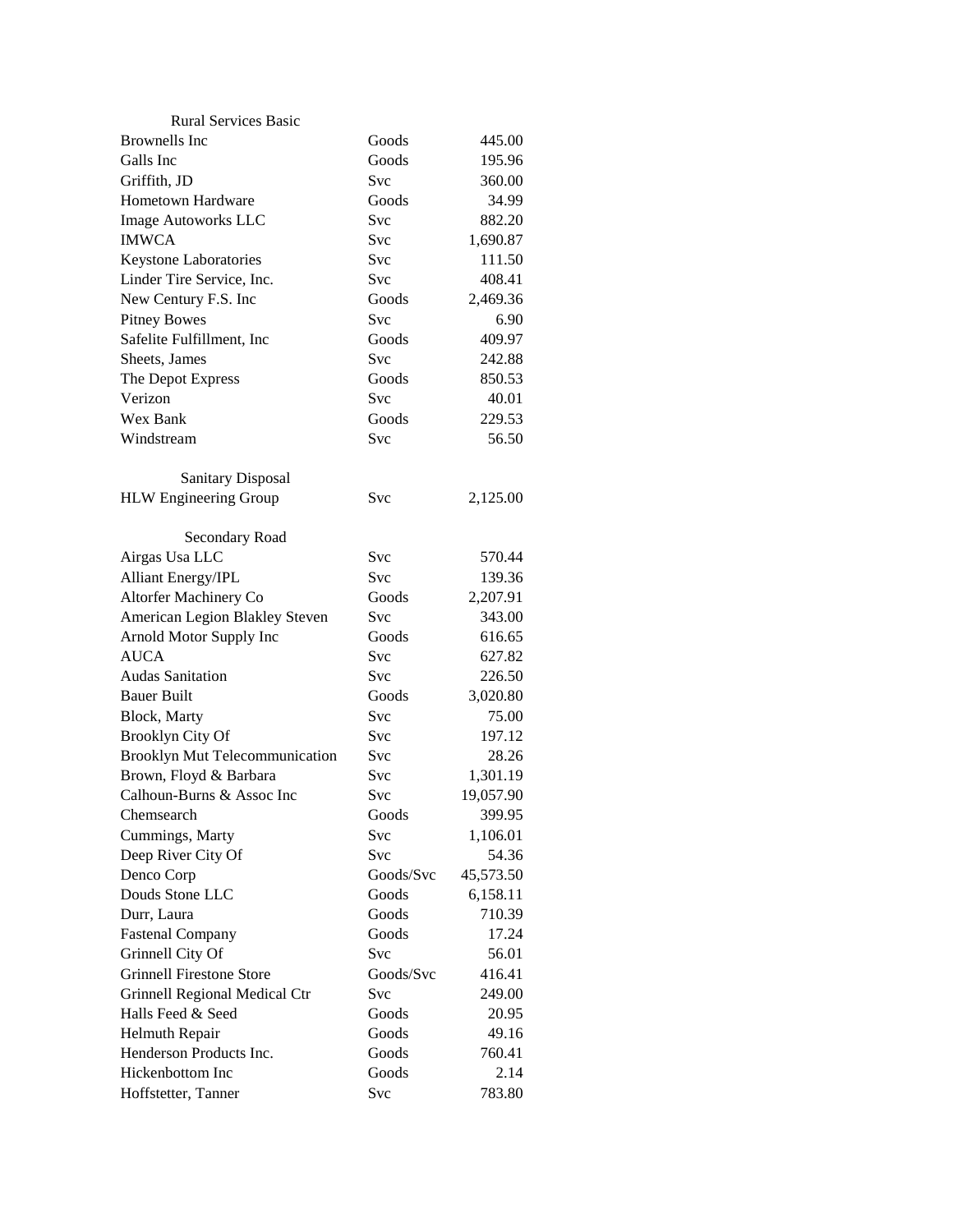| Hometown Hardware                  | Goods      | 10.74      |
|------------------------------------|------------|------------|
| <b>ICAP</b>                        | Svc        | 289.00     |
| <b>ICEOO</b>                       | <b>Svc</b> | 50.00      |
| Illowa Culvert & Supply            | Goods      | 10,640.00  |
| <b>IMWCA</b>                       | Svc        | 4,748.46   |
| Independent Salt Co                | Goods      | 20,728.03  |
| Iowa Dept Of Transportation        | Goods      | 3,743.00   |
| John Deere Financial               | Goods      | 482.04     |
| <b>Manatts</b> Inc                 | Goods      | 4,135.59   |
| Martin Equipment Of Il, Inc.       | Svc        | 1,253.41   |
| <b>Martin Marietta Materials</b>   | Goods      | 113,545.66 |
| Mid American Energy                | Svc        | 185.51     |
| Morrison Enterprises Inc           | Goods/Svc  | 22.00      |
| Mutual Wheel Co                    | Goods      | 885.76     |
| Napa Auto Parts                    | Goods      | 304.01     |
| Norsolv Systems Environmental      | Svc        | 152.95     |
| <b>Svcs</b>                        |            |            |
| Ohalloran International Inc        | Goods      | 229.20     |
| <b>Oreilly Auto Parts</b>          | Goods      | 30.58      |
| Pow Co Employee Health Plan Tr     | Svc        | 2,401.40   |
| Poweshiek County Extension         | <b>Svc</b> | 35.00      |
| <b>Poweshiek Transfer Station</b>  | Svc        | 66.00      |
| <b>Poweshiek Water Assn</b>        | Svc        | 116.00     |
| <b>Quill Corporation</b>           | Goods      | 185.75     |
| Racom Corporation                  | Svc/Goods  | 3,982.00   |
| Sinclair Napa                      | Goods      | 81.34      |
| Tifco Industries, Inc.             | Goods      | 1,658.36   |
| <b>TIP Rural Electric Coop</b>     | Svc        | 43.50      |
| <b>United States Cellular</b>      | Svc        | 53.44      |
| Victor Oil, Inc.                   | Svc        | 10,298.56  |
| Wex Bank                           | Goods      | 1,306.50   |
| Windstream                         | <b>Svc</b> | 425.43     |
| Ziegler Inc                        | Goods      | 492.17     |
|                                    |            |            |
| Sheriff Commissary                 |            |            |
| <b>Swanson Services Corp</b>       | Svc        | 878.89     |
| <b>Emergency Management Agency</b> |            |            |
| <b>IMWCA</b>                       | Svc        | 78.73      |
| Keltek Inc                         | Goods      | 3,876.24   |
| Mid American Energy                | Svc        | 130.66     |
| Paul, Brian                        | Mil        | 141.16     |
| <b>US Bank Equipment Finance</b>   | Svc        | 15.00      |
| Verizon                            | <b>Svc</b> | 80.02      |
| Victor Oil, Inc.                   | Goods      | 1,545.08   |
| Windstream                         | Svc        | 121.82     |
|                                    |            |            |
| E-911                              |            |            |
| <b>Alliant Energy/IPL</b>          | Svc        | 21.90      |
| Brooklyn Mut Telecommunication     | Svc        | 236.70     |
| Century Link                       | Svc        | 607.05     |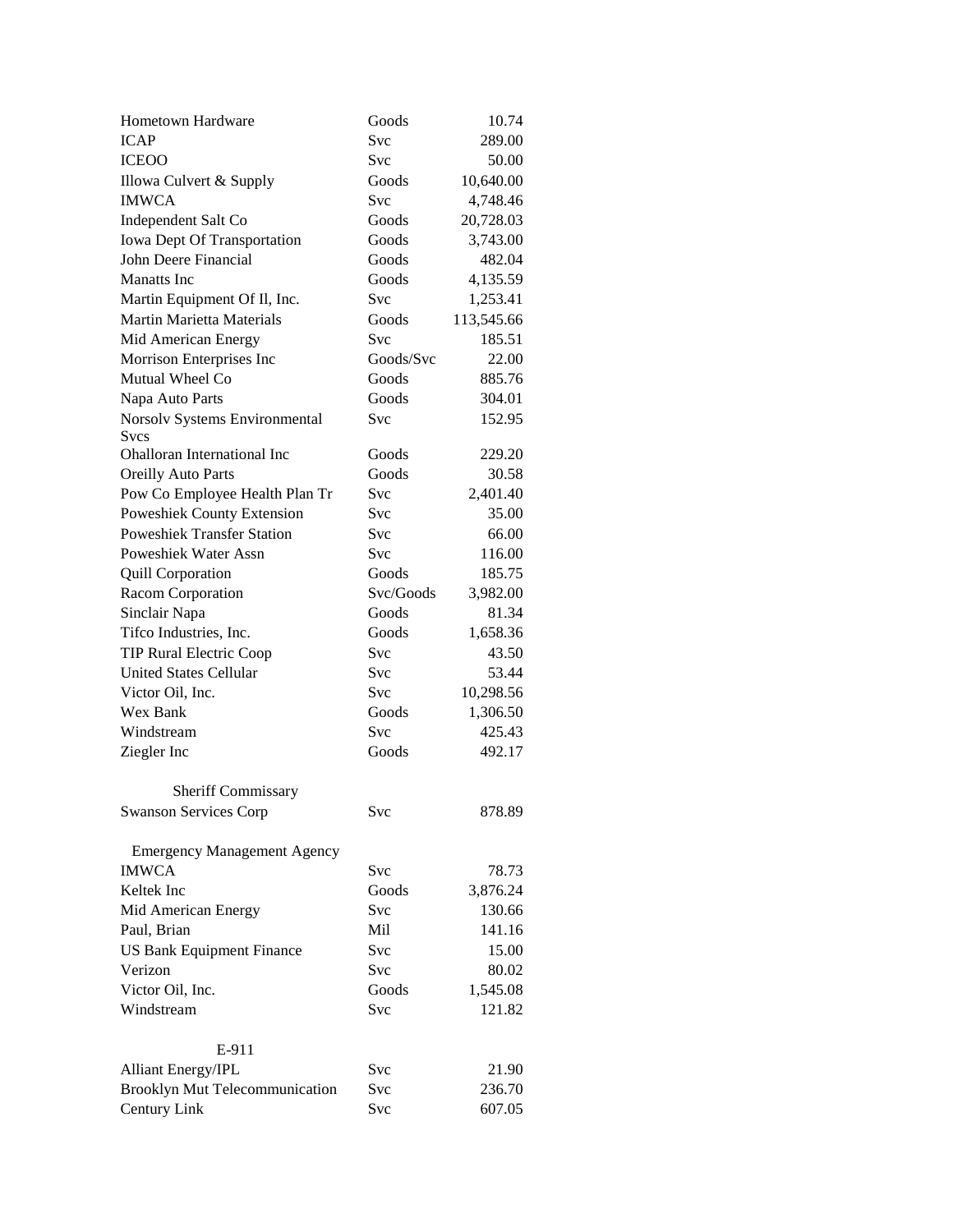| Cooperative Telephone Co          | <b>Svc</b> | 309.48   |
|-----------------------------------|------------|----------|
| Disney-Bruggeman, Dawn            | Svc/Mil    | 2,358.64 |
| Verizon                           | Svc        | 280.13   |
| Windstream                        | Svc        | 2,011.90 |
| Assessor                          |            |          |
| <b>JAAO</b>                       | Svc        | 220.00   |
| <b>IMWCA</b>                      | Svc        | 446.87   |
| <b>Iowa State Assessors Assoc</b> | Svc        | 250.00   |
| Matt Parrott/Storey Kenworthy     | Goods      | 55.92    |
| <b>Quill Corporation</b>          | Goods      | 286.94   |
| Windstream                        | Svc        | 65.76    |

3 ayes. Motion carried.

Moved by Doty, 2<sup>nd</sup> by Dawley to approve the following Utility Permits:

- #21-09U to Iowa Regional Utilities Association for work in Section 31, Sugar Creek Township
- $\bullet\quad$ #21-10U to MidAmerican Energy for work in Sections 4, 5, 6, Union Township and Sections 27, 28, 29, 31, 32, 33, Pleasant Township.

3 ayes. Motion carried.

8:45 a.m. Betty Stursman, CICS Finance Officer met with the board to provide update on the region. Stursman stated there are 3 counties (Cerro Gordo, Webster, Wright) wanting to join the region. These counties are having issues with their current region and they are looking to join another region. Stursman stated they look at how the other counties can contribute and will it make them better and make the region better. Dawley inquired if we already share providers within these counties and Stursman stated CICS does utilize providers in those counties. Cerro Gordo has a hospital with a behavioral unit and Webster has CFR for substance abuse and mental health treatment.

Dawley stated she has concerns taking on 3 counties in the northern area and if that would hinder the utilization of the southern counties services due to the distance between the counties.

Stursman states that based on the numbers, the counties who are requesting to join CICS could levy the amount necessary to cover the costs of the services they provide.

Dawley stated she contacted Mahaska County to discuss their new radio system project and how much it cost and how they are paying for the project. Mahaska County stated they did a bond for the entire project cost and taxpayers will see an increase of .27 cents per thousand dollars. Dawley expressed her concern about the cost for taxpayers of Poweshiek County.

10:02 a.m. Moved by Doty, 2nd by Dawley to adjourn. 3 ayes. Motion carried.

\_\_\_\_\_\_\_\_\_\_\_\_\_\_\_\_\_\_\_\_\_\_\_\_\_\_\_\_\_\_\_\_\_\_\_ \_\_\_\_\_\_\_\_\_\_\_\_\_\_\_\_\_\_\_\_\_\_\_\_\_\_\_

Melissa Eilander, Poweshiek County Auditor Jason Roudabush, Chairman

October 12, 2020

Board met in regular session at 8:30 a.m. Members present Jason Roudabush, Merle Doty, and Diana Dawley.

Chairman Roudabush led the pledge of allegiance.

Moved by Doty, 2<sup>nd</sup> by Dawley to approve agenda. 3 ayes. Motion carried.